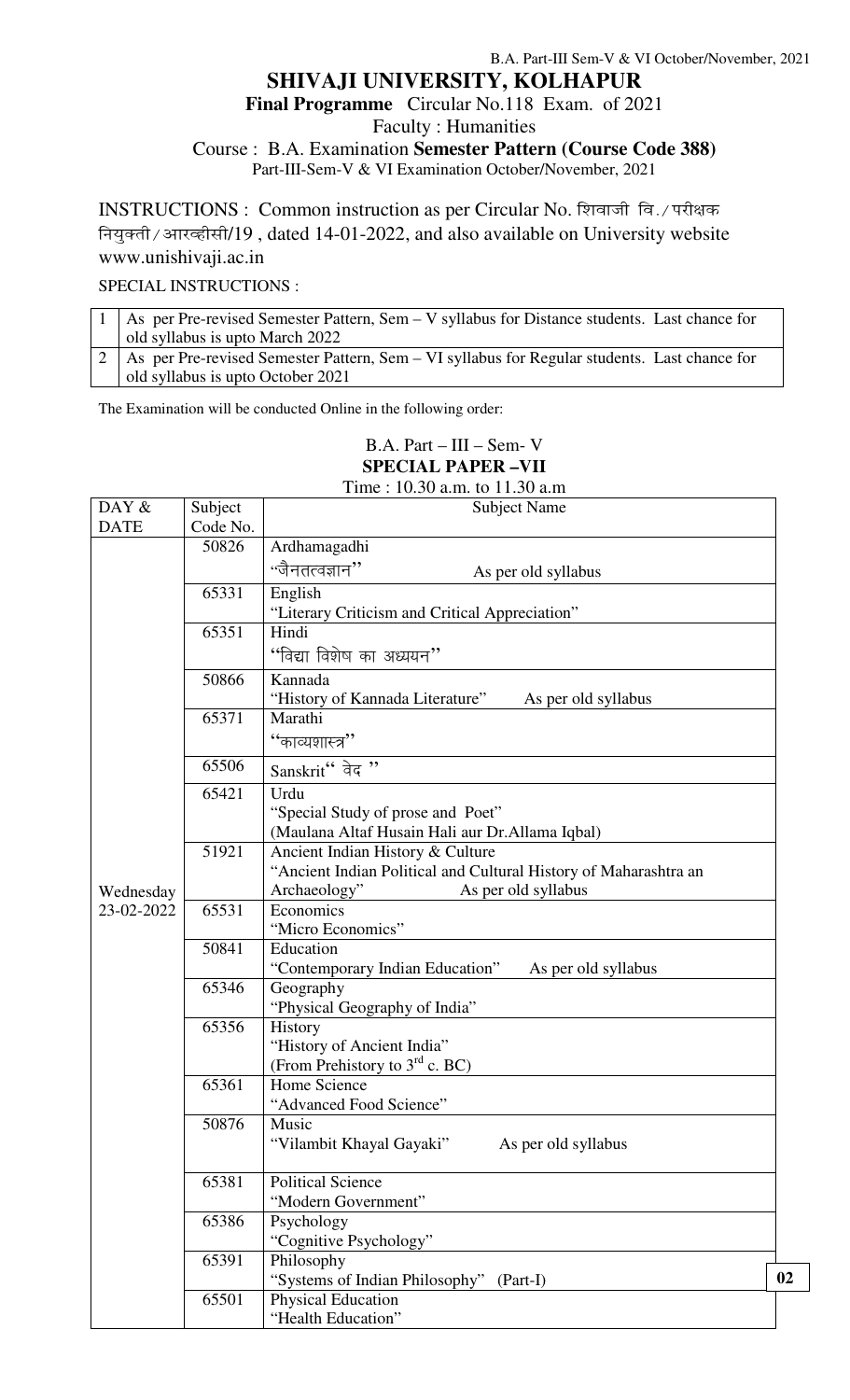| 65511 | Sociology: "Western Sociological Thinkers"             |
|-------|--------------------------------------------------------|
| 65521 | Social Work                                            |
|       | "Indian Social Problems"                               |
| 51926 | Journalism Communication Science "Indian Constitution" |
|       | As per old syllabus                                    |
| 67884 | <b>Statistics</b>                                      |
|       | "Continuous Probability Distributions-II"              |

## B.A. Part – III – Sem- V **SPECIAL PAPER –VIII**

Time : 4.30 p.m. to 5.30 p.m

| DAY &       | Subject  | <b>Subject Name</b>                                                       |                |
|-------------|----------|---------------------------------------------------------------------------|----------------|
| <b>DATE</b> | Code No. |                                                                           |                |
|             | 50827    | Ardhamagadhi                                                              |                |
|             |          | ''प्राकृत काव्य''<br>As per old syllabus                                  |                |
|             | 65332    | English                                                                   |                |
|             |          | "Understanding Poetry"                                                    |                |
|             | 65352    | Hindi                                                                     |                |
|             |          | ''साहित्यशास्त्र''                                                        |                |
|             | 50867    | Kannada: "Indian Kannada Poetics and Rhetoric's"                          |                |
|             |          | As per old syllabus                                                       |                |
|             | 65372    | Marathi                                                                   |                |
|             |          | "भाषा विज्ञान आणि मराठी भाषा"                                             |                |
|             | 65507    | Sanskrit                                                                  |                |
|             |          | " दर्शन "                                                                 |                |
|             | 65422    | Urdu                                                                      |                |
|             |          | "Tarjuma Nigari, Zara-e-Iblagh aur Computer"                              |                |
|             | 51922    | Ancient Indian History & Culture                                          |                |
|             |          | "Political Ideas and Institutions of Ancient India"                       |                |
|             |          | As per old syllabus                                                       |                |
|             | 65532    | Economics<br>"Research Methodology in Economics" (Part-I)                 |                |
|             | 50842    | Education                                                                 |                |
| Wednesday   |          | "Educational Evaluation"<br>As per old syllabus                           |                |
| 23-02-2022  | 65347    | Geography                                                                 |                |
|             |          | "Economic Geography"                                                      |                |
|             | 65357    | History                                                                   |                |
|             |          | "Political History of Medieval India" (1206 to 1707 A.D.)                 |                |
|             | 65362    | Home Science                                                              |                |
|             | 50877    | "Entrepreneurship Development"<br>Music: "Vilambit & Chota Khayal Gayaki" |                |
|             |          | As per old syllabus                                                       |                |
|             | 65382    | <b>Political Science</b>                                                  |                |
|             |          | "Public Administration"                                                   |                |
|             | 65387    | Psychology                                                                |                |
|             |          | "Applied Social Psychology"                                               |                |
|             | 65392    | Philosophy                                                                |                |
|             | 65502    | "Western Philosophy" (Modern)<br><b>Physical Education</b>                |                |
|             |          | "Recreation in Physical Education"                                        |                |
|             | 65512    | Sociology: "Methods of Social Research" (Part-I)                          |                |
|             | 65522    | Social Work                                                               |                |
|             |          | "Fields of Social Work" (related to family)                               |                |
|             | 51927    | Journalism Communication Science<br>"Media Management"                    |                |
|             |          | As per old syllabus                                                       |                |
|             | 67885    | <b>Statistics</b>                                                         |                |
|             |          | "Applied Statistics-I"                                                    | 0 <sub>3</sub> |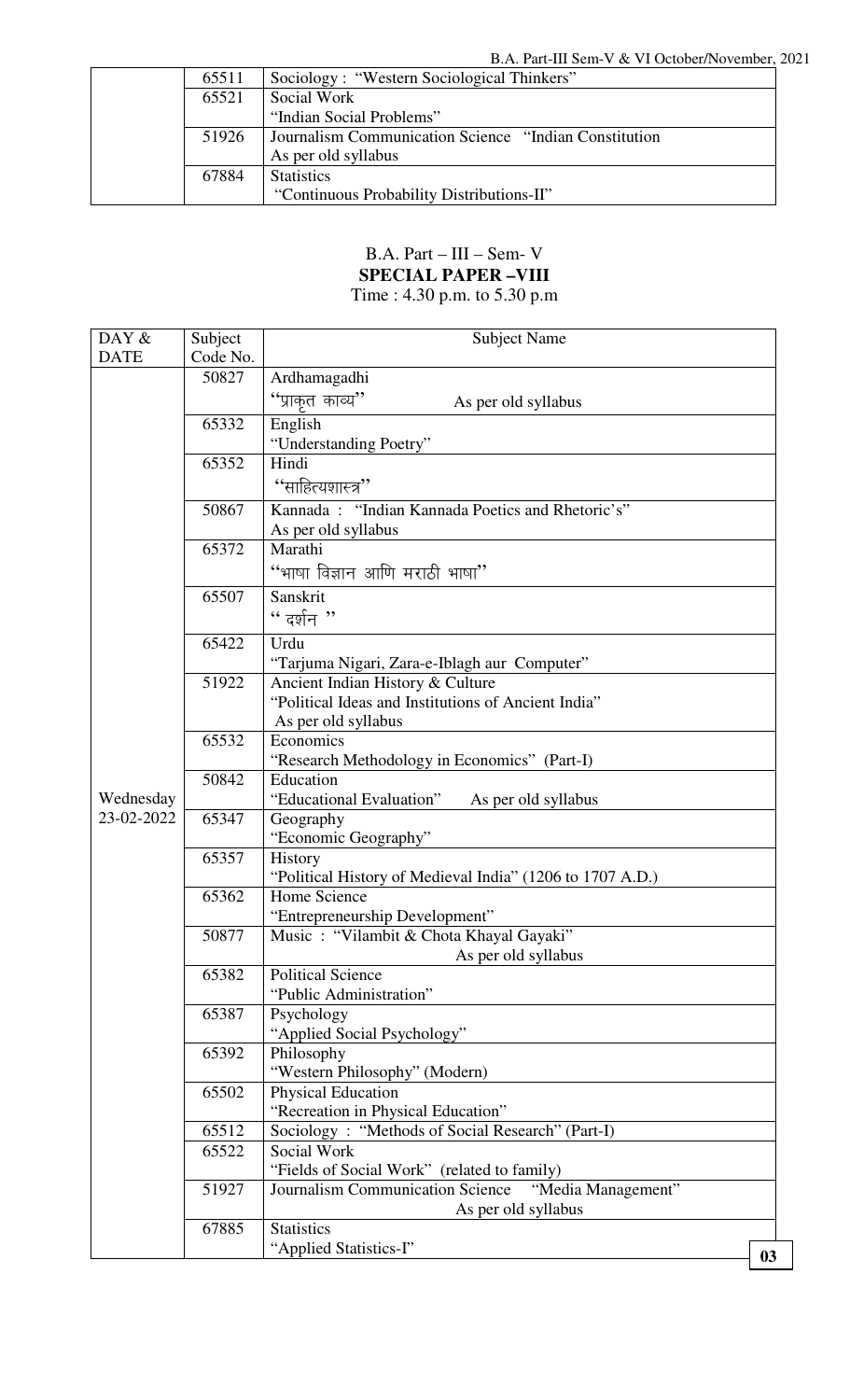## B.A. Part – III – Sem- V

**SPECIAL PAPER –IX** 

Time : 10.30 a.m. to 11.30 a.m

# **Time : 4.30 p.m. to 5.30 p.m**

| $\overline{DAY}$ & | Subject | <b>Subject Name</b>       |
|--------------------|---------|---------------------------|
| DATE               | Code No |                           |
| Thursday           | 65302   | <b>English Compulsory</b> |
| 24-02-2022         |         | Paper No:- $E$            |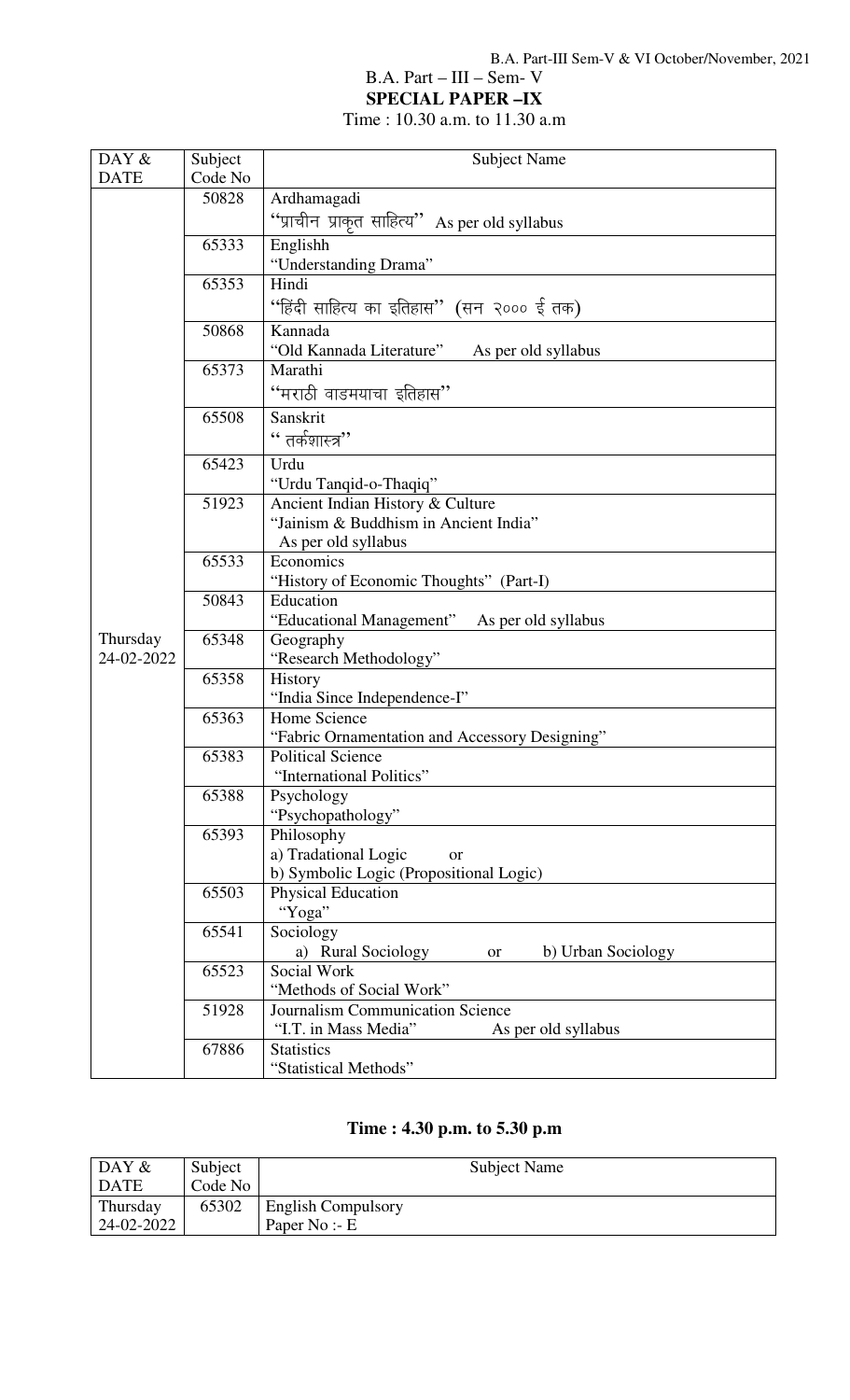## B.A. Part – III – Sem- V

**SPECIAL PAPER –X** 

Time : 10.30 a.m. to 11.30 a.m

| DAY &       | Subject | <b>Subject Name</b>                                                          |
|-------------|---------|------------------------------------------------------------------------------|
| <b>DATE</b> | Code No |                                                                              |
|             | 50829   | Ardhamagadhi                                                                 |
|             |         | "प्राकृत नाटय साहित्य"<br>As per old syllabus                                |
|             | 65334   | English                                                                      |
|             |         | "Understanding Novel"                                                        |
|             | 65354   | Hindi                                                                        |
|             |         | ''प्रयोजनमूलक हिंदी''                                                        |
|             | 50869   | Kannada                                                                      |
|             |         | "Kannada Grammer"<br>As per old syllabus                                     |
|             | 65374   | Marathi                                                                      |
|             |         | "मराठी भाषा : उपयोजन आणि सर्जन "                                             |
|             | 65509   | Sanskrit                                                                     |
|             |         | ''साहित्यशास्त्र''                                                           |
|             | 65424   | Urdu                                                                         |
|             |         | "Urdu Ki Adbi Tahriken"                                                      |
|             | 51924   | Ancient Indian History & Culture                                             |
|             |         | "Arts and Architecture in Ancient India"<br>As per old syllabus              |
|             | 65534   | Economics                                                                    |
|             |         | "Economics of Development"                                                   |
|             | 50844   | Education                                                                    |
| Friday      |         | "Guidance and Counsalling"<br>As per old syllabus                            |
| 25-02-2022  | 65359   | History                                                                      |
|             |         | "History of the Marathas"                                                    |
|             |         | $(1707 - 1818)$                                                              |
|             | 65364   | Home Science<br>"Late Childhood and Adolescence"                             |
|             | 65384   | <b>Political Science</b>                                                     |
|             |         | "Constitution of United States of America"                                   |
|             | 65389   | Psychology                                                                   |
|             |         | 'Educational Psychology"                                                     |
|             | 65394   | Philosophy                                                                   |
|             |         | a)Philosophy of Religion (Part-I)<br><b>OR</b>                               |
|             |         | b) Philosophy of Saints (Part -I)                                            |
|             | 65504   | <b>Physical Education</b>                                                    |
|             |         | "Anatomy and Physiology"                                                     |
|             | 65542   | Sociology                                                                    |
|             |         | a) Industrial Sociology<br>b) Criminology<br><b>or</b>                       |
|             | 65524   | Social Work                                                                  |
|             |         | "Social Work Research"                                                       |
|             | 51929   | Journalism Communication Science                                             |
|             |         | i) Electronic Media<br>or                                                    |
|             |         | ii) Photo Journalism<br><b>or</b>                                            |
|             |         | iii) Advertising and Media Planning<br><sub>or</sub><br>iv) Newspaper Design |
|             |         | As per old syllabus                                                          |
|             | 67887   | <b>Statistics</b>                                                            |
|             |         | "Operation Research"                                                         |
|             |         |                                                                              |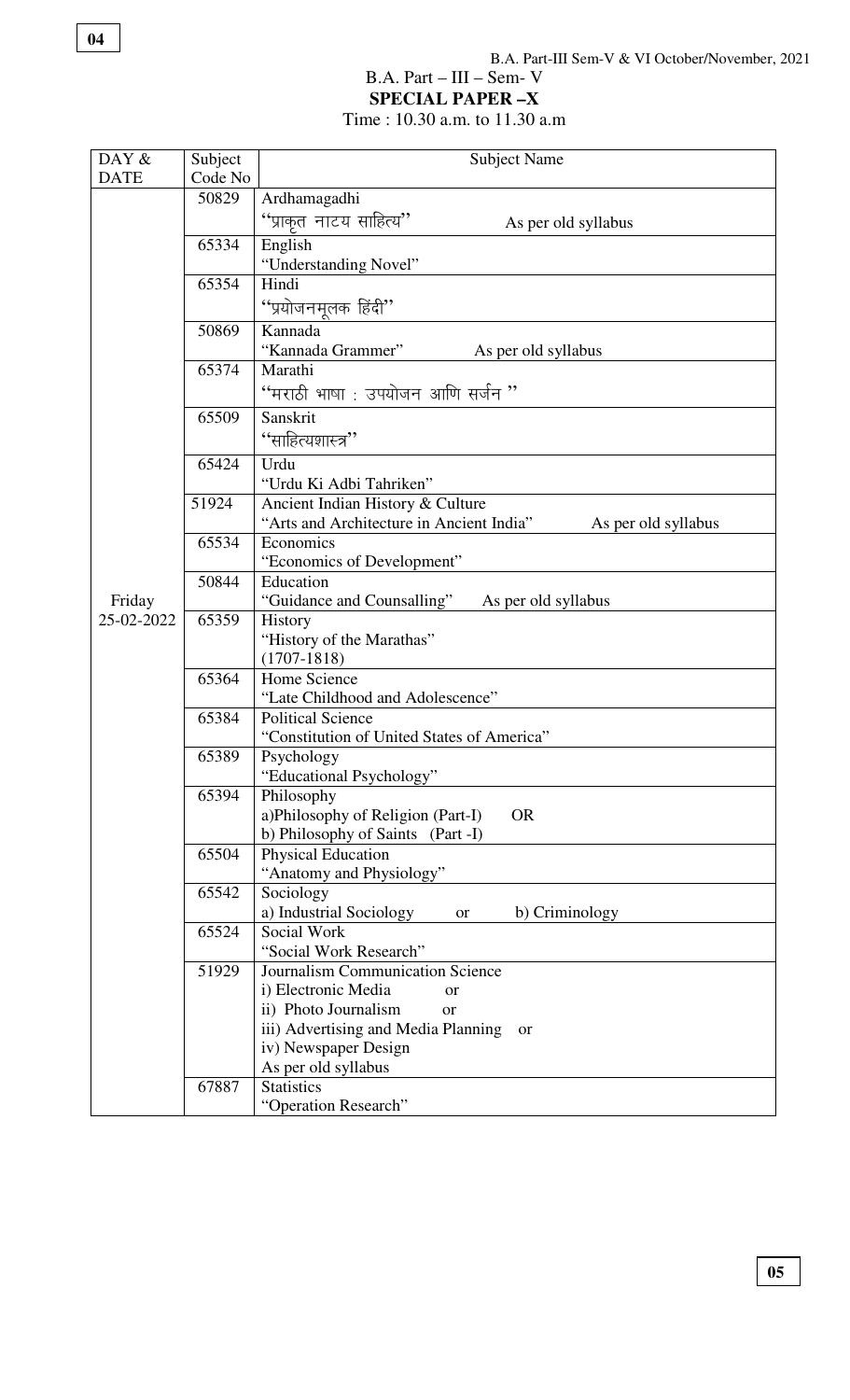## B.A. Part – III – Sem- V

**SPECIAL PAPER –XI** 

Time : 4.30 p.m. to 5.30 p.m

| DAY &       | Subject | <b>Subject Name</b>                                         |
|-------------|---------|-------------------------------------------------------------|
| <b>DATE</b> | Code No |                                                             |
|             | 50830   | Ardhamagadhi                                                |
|             |         | "प्राकुत व्याकरण"<br>As per old syllabus                    |
|             | 65335   | English                                                     |
|             |         | "The Structure and function of Modern English"              |
|             | 65355   | Hindi                                                       |
|             |         | " भाषा विज्ञान और हिंदी भाषा "                              |
|             | 50870   | Kannada                                                     |
|             |         | "Study of Kannada Folk Literature"                          |
|             |         | As per old syllabus                                         |
|             | 65375   | Marathi                                                     |
|             |         | " 'वाडमयप्रवाहाचे अध्ययन (ग्रामीण साहित्य)                  |
|             | 65510   | Sanskrit                                                    |
|             |         | " पुराविद्या "                                              |
| Friday      | 65425   | Urdu                                                        |
| 25-02-2022  |         | "Afsana and Novel"                                          |
|             | 51925   | Ancient Indian History & Culture                            |
|             |         | "Indian Tourism"<br>As per old syllabus                     |
|             | 65535   | Economics                                                   |
|             |         | "International Economics" (Part-I).                         |
|             | 50845   | Education                                                   |
|             |         | "Educational Thinkers"<br>As per old syllabus               |
|             | 65360   | History                                                     |
|             | 65365   | "Introduction to Historiography"<br>Home Science            |
|             |         | "Research Methodology"                                      |
|             | 65385   | <b>Political Science:</b>                                   |
|             |         | "Classical Western Political Thought"                       |
|             | 65395   | Philosophy a) Contemporary Philosophy (Indian)<br><b>OR</b> |
|             |         | b) Philosophy of Education (Part -I)                        |
|             | 65505   | Physical Education                                          |
|             |         | "Dietetics and Hygiene"                                     |
|             | 65543   | Sociology                                                   |
|             |         | a) Social Anthropology<br>b) Human Rights.<br><sub>or</sub> |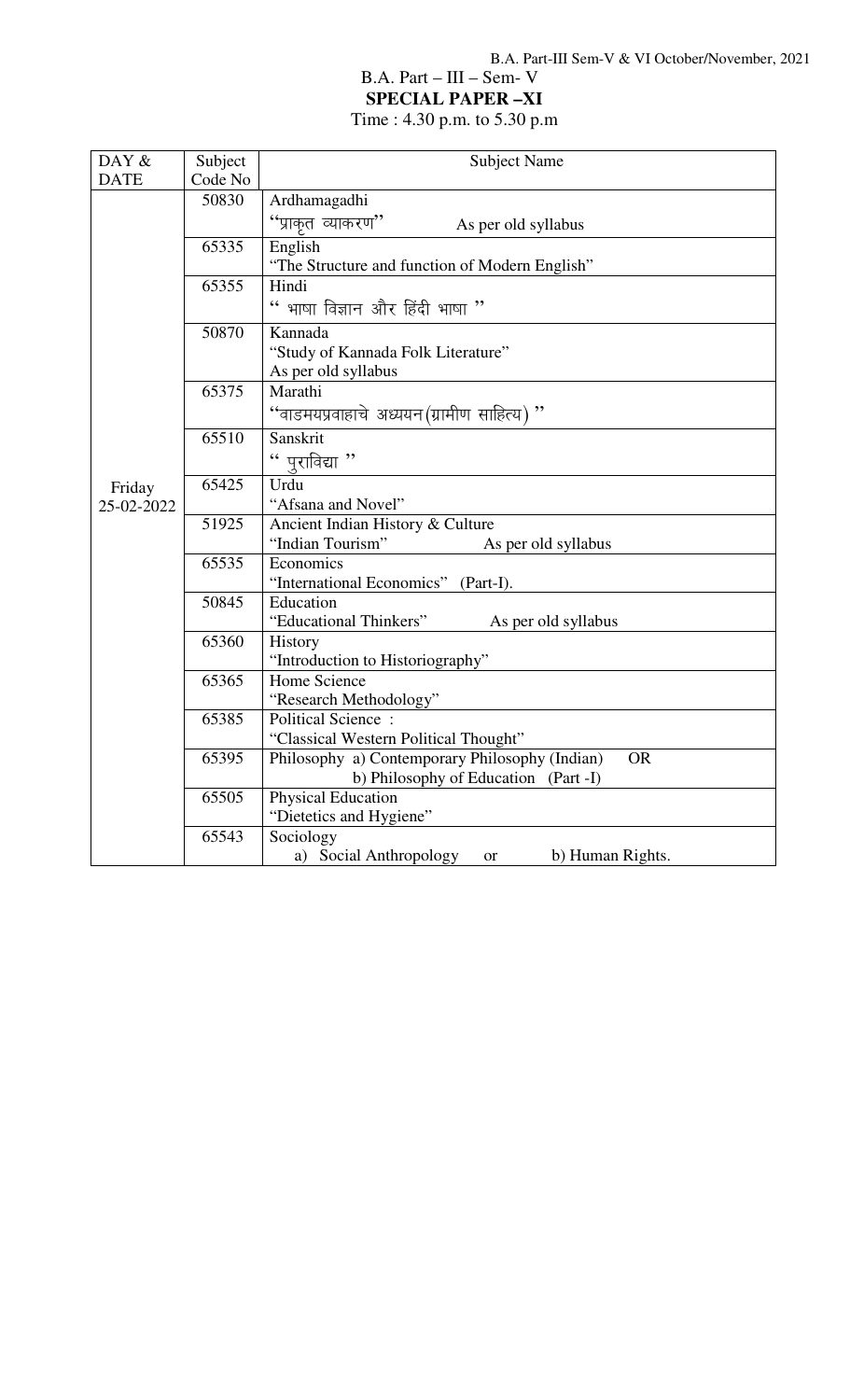**B.A. Part-III-Sem-VI**

#### B.A. Part – III – Sem- VI **SPECIAL PAPER -XII**

Time : 12.30 p.m. to 1.30 p.m

| DAY &       | Subject  | New Paper                                                                          |
|-------------|----------|------------------------------------------------------------------------------------|
| <b>DATE</b> | Code No. |                                                                                    |
|             | 56826    | Ardhamagadhi                                                                       |
|             |          | $``$ जैनतत्वज्ञान $"$<br>As per old syllabus                                       |
|             | 65631    | English                                                                            |
|             |          | "Literary Criticism & Critical Appreciation"                                       |
|             | 65651    | Hindi                                                                              |
|             |          | ''विद्या विशेष का अध्ययन''                                                         |
|             | 56866    | Kannada                                                                            |
|             |          | "History of Medival Modern Kannada Literature"                                     |
|             |          | As per old syllabus                                                                |
|             | 65671    | Marathi                                                                            |
|             |          | ''काव्यशास्त्र''                                                                   |
|             | 65706    | Sanskrit                                                                           |
|             |          | " ब्राहमणोपनिषदे "                                                                 |
|             | 65621    | Urdu "Special Study of Prose & Poetry"                                             |
|             |          |                                                                                    |
|             | 57921    | Ancient Indian History & Culture                                                   |
| Wednesday   |          | "Ancient Indian Political and Cultural History of Maharashtra an                   |
| 23-02-2022  |          | As per old syllabus<br>Archaeology"                                                |
|             | 65731    | Economics<br>"Market and Pricing" (Part-II)                                        |
|             | 56841    | Education                                                                          |
|             |          | "Trends in Education"<br>As per old syllabus                                       |
|             | 65646    | <b>Geography Paper X</b>                                                           |
|             |          | "Economics Geography of India"                                                     |
|             |          |                                                                                    |
|             | 65656    | History                                                                            |
|             |          | "History of Ancient India"                                                         |
|             | 65661    | (From 3 c. BC to $7th$ c.AD)<br>Home Science<br>"Meal Management and Diet Therapy" |
|             |          |                                                                                    |
|             | 56876    | Music                                                                              |
|             |          | "General Theory"<br>As per old syllabus                                            |
|             | 65681    | <b>Political Science</b>                                                           |
|             |          | "Modern Political Concept"                                                         |
|             | 65686    | Psychology                                                                         |
|             |          | "Psychological Testing"                                                            |
|             | 65691    | Philosophy<br>"Systems of Indian Philosophy" (Part-II)                             |
|             | 65701    | <b>Physical Education</b>                                                          |
|             |          | "Health Education"                                                                 |
|             |          |                                                                                    |
|             | 65711    | Sociology                                                                          |
|             |          | "Indian Sociological Thinkers"                                                     |
|             |          |                                                                                    |
|             | 65721    | Social Work                                                                        |
|             |          | "Indian Social Problems"                                                           |
|             | 56926    | Journalism Communication Science "Media Laws"                                      |
|             |          | As per old syllabus                                                                |
|             | 67890    | Statistics "Design of Experiments"                                                 |
|             |          |                                                                                    |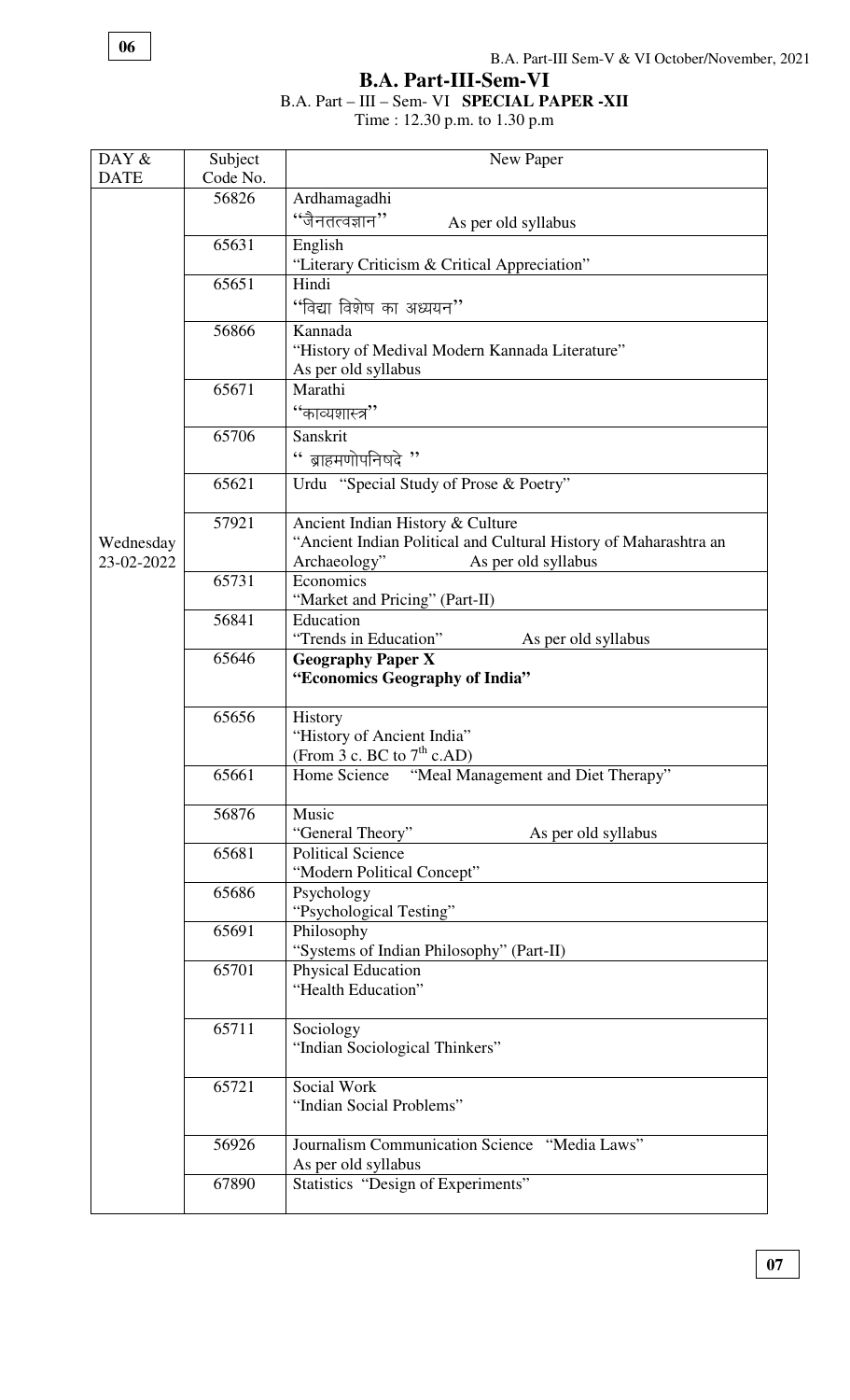## B.A. Part-III Sem-V & VI October/November, 2021

## B.A. Part – III – Sem- VI **SPECIAL PAPER -XIII**  Time : 2.30 p.m. to 3.30 p.m

| <b>DATE</b><br>Code No.<br>56827<br>Ardhamagadhi                                                   |  |
|----------------------------------------------------------------------------------------------------|--|
|                                                                                                    |  |
|                                                                                                    |  |
| "प्राकृत काव्य"<br>As per old syllabus                                                             |  |
| 65632<br>English                                                                                   |  |
| "Understanding Poetry"                                                                             |  |
| 65652<br>Hindi                                                                                     |  |
| "साहित्य सिध्दांत और समलोचना"                                                                      |  |
| 56867<br>Kannada                                                                                   |  |
| "Western Criticism and Prosody"<br>As per old syllabus<br>65672<br>Marathi                         |  |
|                                                                                                    |  |
| "भाषा विज्ञान आणि मराठी भाषा"                                                                      |  |
| 65707<br>Sanskrit                                                                                  |  |
| " धर्मशास्त्र "                                                                                    |  |
| 65622<br>Urdu                                                                                      |  |
| "Tarjuma Nigari, Zara_e_Ablagh aur Computer"                                                       |  |
| 57922<br>Ancient Indian History & Culture                                                          |  |
| Wednesday<br>"Political Ideas and Institutions of Ancient India" As per old syllabus<br>23-02-2022 |  |
| Economics                                                                                          |  |
| 65732<br>"Research Methodology in Economics" (Part-II)                                             |  |
| Education<br>56842                                                                                 |  |
| "Statistics in Education"<br>As per old syllabus                                                   |  |
| 65647<br><b>Geography Paper XI</b><br>"Urban Geography"                                            |  |
| History                                                                                            |  |
| 65657<br>"Socio-Economic and Cultural History of Medieval India" (1206 to                          |  |
| 1707 A.D.)                                                                                         |  |
| 65662<br>Home Science                                                                              |  |
| Interior Decoration"                                                                               |  |
| 56877<br>Music                                                                                     |  |
| "General Theory"<br>As per old syllabus                                                            |  |
| 65682<br><b>Political Science</b><br>"Administrative Thinkers"                                     |  |
| 65687<br>Psychology                                                                                |  |
| "Counseling Psychology"                                                                            |  |
| 65692<br>Philosophy                                                                                |  |
| "Western Philosophy (Recent)"                                                                      |  |
| 65702<br>Physical Education                                                                        |  |
| "Recreation in Physical Education"                                                                 |  |
| "Methods Of Social Research (part-II)"<br>65712<br>Sociology                                       |  |
| Social Work<br>"Fields of Social Work" (General Fields)<br>65722                                   |  |
| Journalism Communication Science<br>"Media Production"<br>56927                                    |  |
| As per old syllabus                                                                                |  |
| 67891<br><b>Statistics "Statistical Interence"</b>                                                 |  |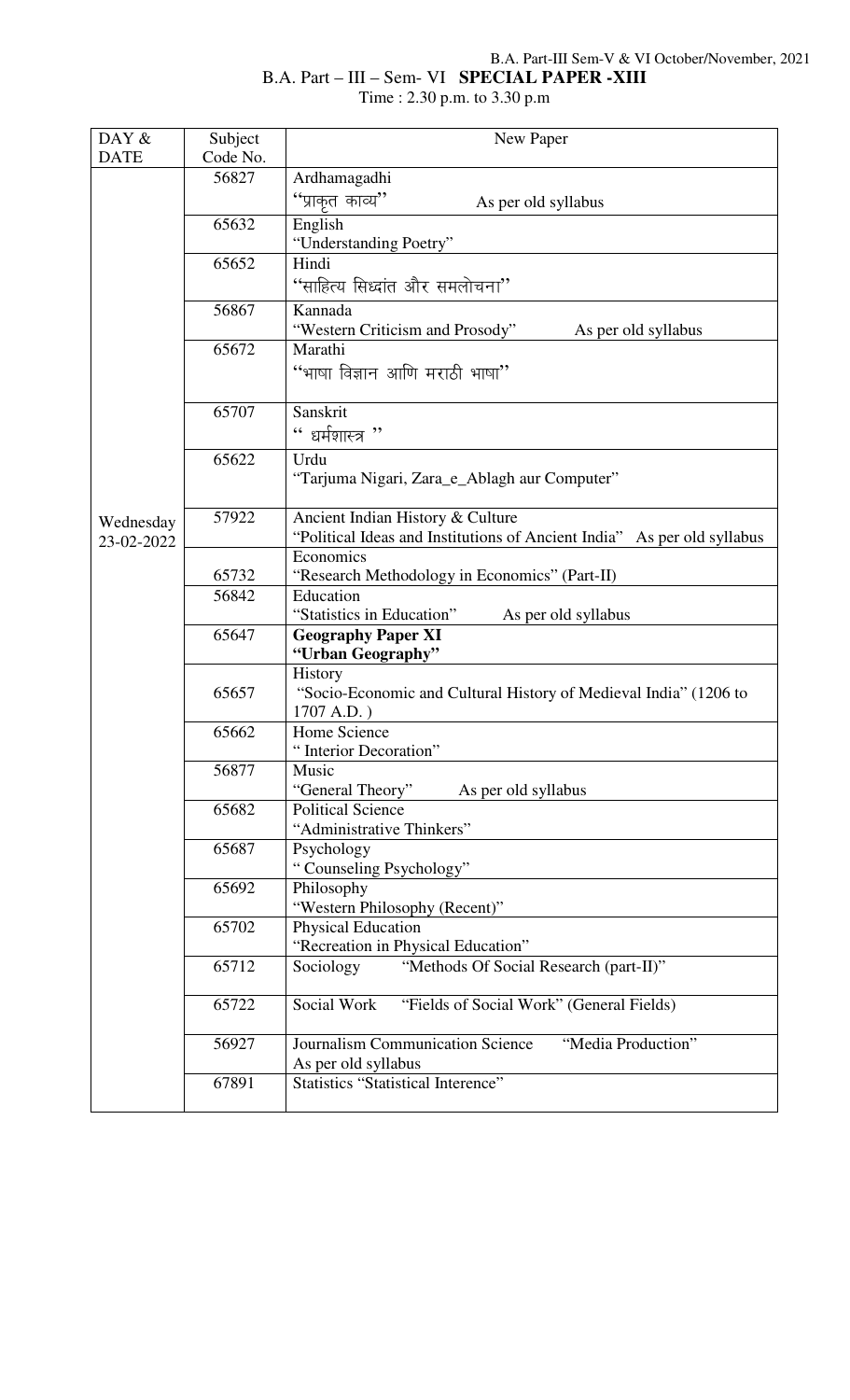#### B.A. Part – III – Sem- VI

**SPECIAL PAPER -XIV** 

Time : 12.30 p.m. to 1.30 p.m

| DAY &                  | Subject  | New Paper                                                    |
|------------------------|----------|--------------------------------------------------------------|
| <b>DATE</b>            | Code No. |                                                              |
|                        | 56828    | Ardhamagadhi                                                 |
|                        |          | "प्राचीन साहित्य"<br>As per old syllabus                     |
|                        | 65633    | English                                                      |
|                        |          | "Understanding Drama"                                        |
|                        | 65653    | Hindi                                                        |
|                        |          | ''हिंदी साहित्य का इतिहास (सन २००० ई. तक)                    |
|                        | 56868    | Kannada                                                      |
|                        |          | "Medieval Kannada Literature"<br>As per old syllabus         |
|                        | 65673    | Marathi                                                      |
|                        |          | ''मराठी वाडमयाचा इतिहास''(समर्थ संप्रदाय ते आज्ञापत्र)       |
|                        | 65708    | Sanskrit                                                     |
|                        |          | " वैदिक साहित्याचा इतिहास $"$                                |
|                        | 65623    | Urdu                                                         |
|                        |          | Urdu Tanqid_O_Thaqiq                                         |
|                        | 57923    | Ancient Indian History & Culture                             |
|                        |          | "Jainism & Buddhism in Ancient India"<br>As per old syllabus |
|                        | 65733    | Economics                                                    |
|                        |          | "History of Economic Thoughts" (Part-II)                     |
|                        | 56843    | Education                                                    |
|                        | 65648    | "Educational Technology"<br>As per old syllabus              |
| Thursday<br>24-02-2022 |          | <b>Geography Paper XII</b><br>"Political Geography"          |
|                        | 65658    | History                                                      |
|                        |          | "India Since Independence-II"                                |
|                        | 65663    | Home Science                                                 |
|                        |          | "Fashion and Apparel Designing"                              |
|                        | 65683    | <b>Political Science</b>                                     |
|                        |          | "Foreign Policy Of India"                                    |
|                        | 65688    | Psychology                                                   |
|                        | 65693    | "Personal Psychology"<br>Philosophy                          |
|                        |          | A) Scientific Method<br><b>OR</b>                            |
|                        |          | B) Symbolic Logic (Predicate Logic)                          |
|                        | 65703    | <b>Physical Education</b>                                    |
|                        |          | "Yoga"                                                       |
|                        | 65713    | Sociology                                                    |
|                        |          | A) Rural Sociology Of India or                               |
|                        |          | B) Urban Sociology Of India                                  |
|                        | 65723    | Social Work                                                  |
|                        |          | "Methods of Social Work"                                     |
|                        | 56928    | Journalism Communication Science                             |
|                        |          | "New Media Application"<br>As per old syllabus               |
|                        | 67892    | "Sampling Methods"<br><b>Statistics</b>                      |

# **Time : 2.30 p.m. to 3.30 p.m**

| DAY $\&$    | Subject  | New Paper                                                 |
|-------------|----------|-----------------------------------------------------------|
| <b>DATE</b> | Code No. |                                                           |
| Thursday    | 65602    | English Compulsory Paper No F "English for Communication" |
| 24-02-2022  |          |                                                           |

**08**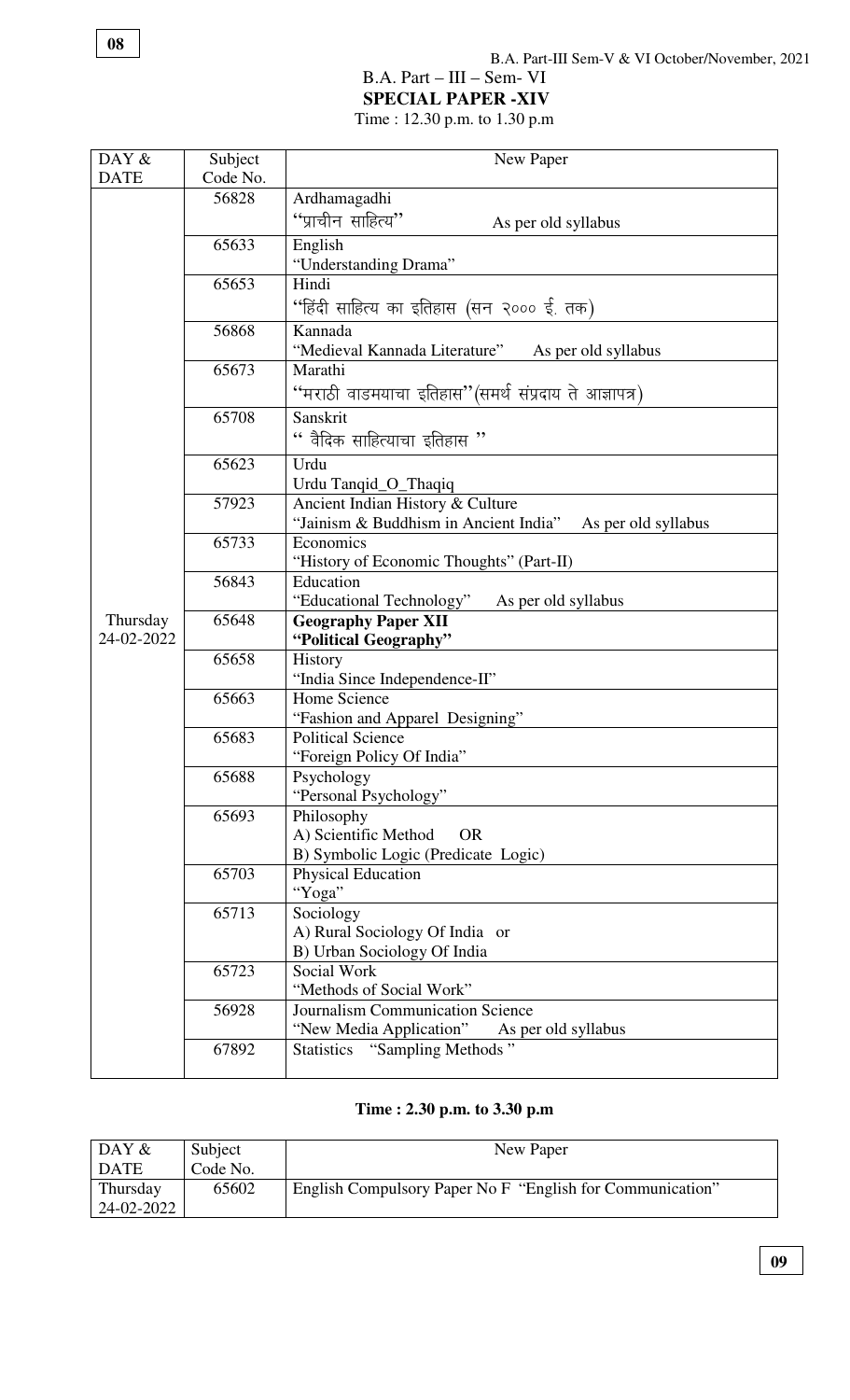# B.A. Part – III – Sem- VI **SPECIAL PAPER -XV**

Time : 12.30 p.m. to 1.30 p.m

| DAY &                | Subject  | New Paper                                                                      |
|----------------------|----------|--------------------------------------------------------------------------------|
| <b>DATE</b>          | Code No. |                                                                                |
|                      | 56829    | Ardhamagadhi                                                                   |
|                      |          | "प्राकृत नाटय साहित्य"<br>As per old syllabus                                  |
|                      | 65634    | English                                                                        |
|                      |          | "Understanding Novel"                                                          |
|                      | 65654    | Hindi                                                                          |
|                      |          | "प्रयोजनमूलक हिंदी"                                                            |
|                      | 56869    | Kannada                                                                        |
|                      |          | "Kannada Language and Linguistics"<br>As per old syllabus                      |
|                      | 65674    | Marathi                                                                        |
|                      |          | ''मराठी भाषा : उपयोजन आणि सर्जन''                                              |
|                      | 65709    | Sanskrit                                                                       |
|                      |          | " वैदिकोत्तर संस्कृत साहित्य "                                                 |
|                      | 65624    | Urdu                                                                           |
|                      |          | "Urdu Ki Adbi Tahriken"                                                        |
|                      | 57924    | Ancient Indian History & Culture                                               |
|                      |          | "Arts and Architecture in Ancient India"<br>As per old syllabus                |
|                      | 65734    | Economics                                                                      |
|                      | 56844    | "Economics Of Planning"<br>Education                                           |
| Friday<br>25-02-2022 |          | "Curriculum Construction"<br>As per old syllabus                               |
|                      | 65659    | History                                                                        |
|                      |          | "Modern Maharashtra"                                                           |
|                      |          | $(1960 \text{ to } 2000)$                                                      |
|                      | 65664    | Home Science                                                                   |
|                      |          | "Dynamics of Marriage and Family"                                              |
|                      | 65684    | <b>Political Science</b>                                                       |
|                      |          | "Constitution of China and Sweden"                                             |
|                      | 65689    | Psychology                                                                     |
|                      |          | "Psychology Of Organizational Behavior"                                        |
|                      | 65694    | Philosophy                                                                     |
|                      |          | A) Philosophy of Religion (Part-II) OR                                         |
|                      |          | B) Philosophy of Saints (Part -II)                                             |
|                      | 65704    | <b>Physical Education</b>                                                      |
|                      |          | "Anatomy, Physiology"                                                          |
|                      | 65714    | Sociology                                                                      |
|                      |          | A) Industrial Sociology<br><b>OR</b>                                           |
|                      |          | B)Penology                                                                     |
|                      | 65724    | Social Work                                                                    |
|                      |          | "Social Work Research"                                                         |
|                      | 56929    | Journalism Communication Science                                               |
|                      |          | i) Script Writing & Research<br><b>OR</b>                                      |
|                      |          | ii) Advanced Photo Journalism<br><b>OR</b>                                     |
|                      |          | iii) Production and Research<br><b>OR</b>                                      |
|                      | 67893    | iv) Graphics Communication<br>As per old syllabus<br>"Applied Statistics - II" |
|                      |          | <b>Statistics</b>                                                              |